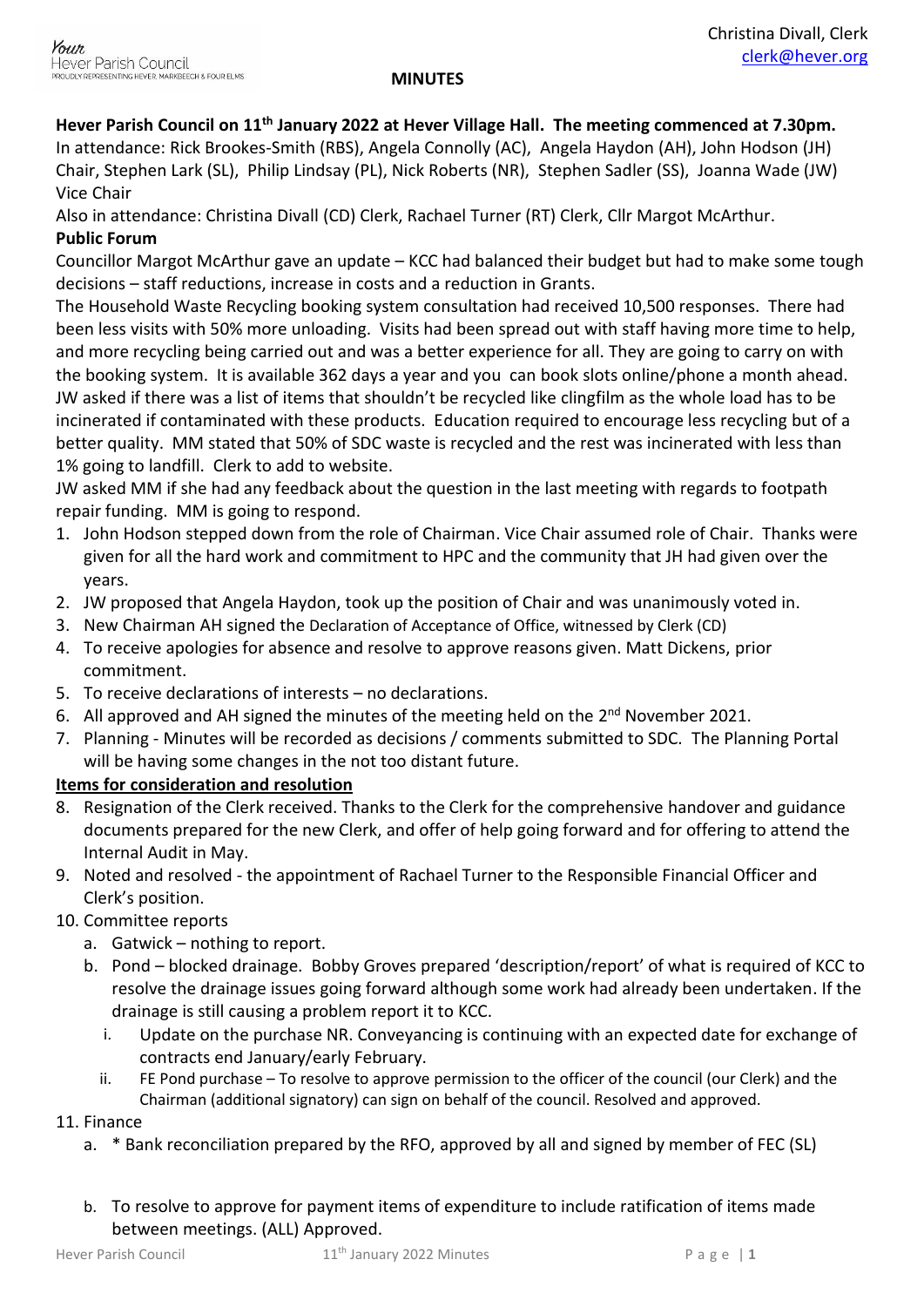- c. To resolve to approve Rachael Turner (new Clerk) to be added to the Bank Mandate as a signatory to enable Rachael to do the financial functions of her responsibilities. Approved.
- d. To resolve to approve Rachael Turner can apply for Online Banking to enable her to carry out her financial duties. Approved.
- e. To note confirmation of tax base from SDC, subject to Cabinet approval on 13th January has been estimated at 638.60, a 3.2% increase on 21/22. HPC Finance Committee have met and considered budget options for 22/23.There is a need to increase the Precept this year due to rising costs and increased expenditure over the past year. The proposal was considered and the Precept request of £50,000 was approved by full council. This would result in an increase of £0.96 per household per month for a Band D property.
- f. Pond finances Internal Auditor explained that there needs to be a plan on how long funds are expected to last and how the fund will be 'topped' up. NR to produce a document and also update the legacy document about previous history and current changes. Ongoing.
- g. Four Elms Playground Inspection Report Goal posts had now been moved. This will need completing regularly and an allowance added to the budget.

### **Items 12 and 13 were discussed and it was decided that this falls under the Highway Improvement Plan. All villages have their own and similar issues with regard to speed, and accidents although some more than others. AH to update the HIP with SS and resubmit to Highways.**

- 12. Speed limit on Bough Beech road be changed from 60mph to 30mph after the school.
- 13. Road rumble strips in Four Elms.
- 14. To receive report from Clerk outlining any actions taken since the previous meeting and any other updates.
	- a. Banking Mandate to add SL was completed.
	- b. Online banking application for AH completed. Now able to make payments online.
	- c. New Pond ac Clerk has chased several times and emailed a complaint.
	- d. Bankline is now open for applications Clerk to start process when Banking Mandate processed.
	- e. New Internal Auditor Mulberry and Co, appointed.
	- f. Footpaths grant update by JW and SL?
- 15. Items for information only and correspondence
	- a. Bulk refuse freighter Saturday 12<sup>th</sup> Feb 22. 09:15-10:00 Four Elms VILLAGE HALL. 10:15 11:00 Hever Bottle bank area, Henry pub in coach car park. 11:15 - 12:00 MARKBEECH village hall
	- b. Caretaker insurance in place.
	- c. Climate change –\* KALC have launched a free Carbon Footprint Calculator. More information <https://www.nalc.gov.uk/our-work/climate-change>
	- d. Clerk wrote email to Willerby Landscapes thanking them for the Christmas tree and lights and their continued support for the community is much appreciated.
	- e. NR reported that the Pond Officer was going through the process of DBS checking and has 3<sup>rd</sup> party liability insurance.
- 16. Items for noting or inclusion on future agenda at the discretion of the Chairman.
	- a. A discussion had taken place about the CIL infrastructure levy with information given on what it can be spent on. Footpath repairs/maintenance rather than new footpaths? More information and decisions required (ALL). Estimates required.
	- b. JW discussed the Jubilee celebrations. Bring your own picnic on  $2<sup>nd</sup>$  June at Hever Castle. Require sponsorships to offset costs (ALL). Meeting being held on Sunday 16<sup>th</sup> January to discuss activities. Advertise with leaflets or in a newsletter. Insurance to be arranged.
	- c. JH requested that a thank you card be given to Karen at FE café for the kind offer of allowing the lights to be plugged into the electricity supply. This had much improved the look of the Christmas tree and received a lot of positive comments of how nice it looked.

At the end of the meeting John Hodson resigned his position of Councillor. A presentation was then given to him in thanks for all he has done.

Meeting ended 8.40pm.